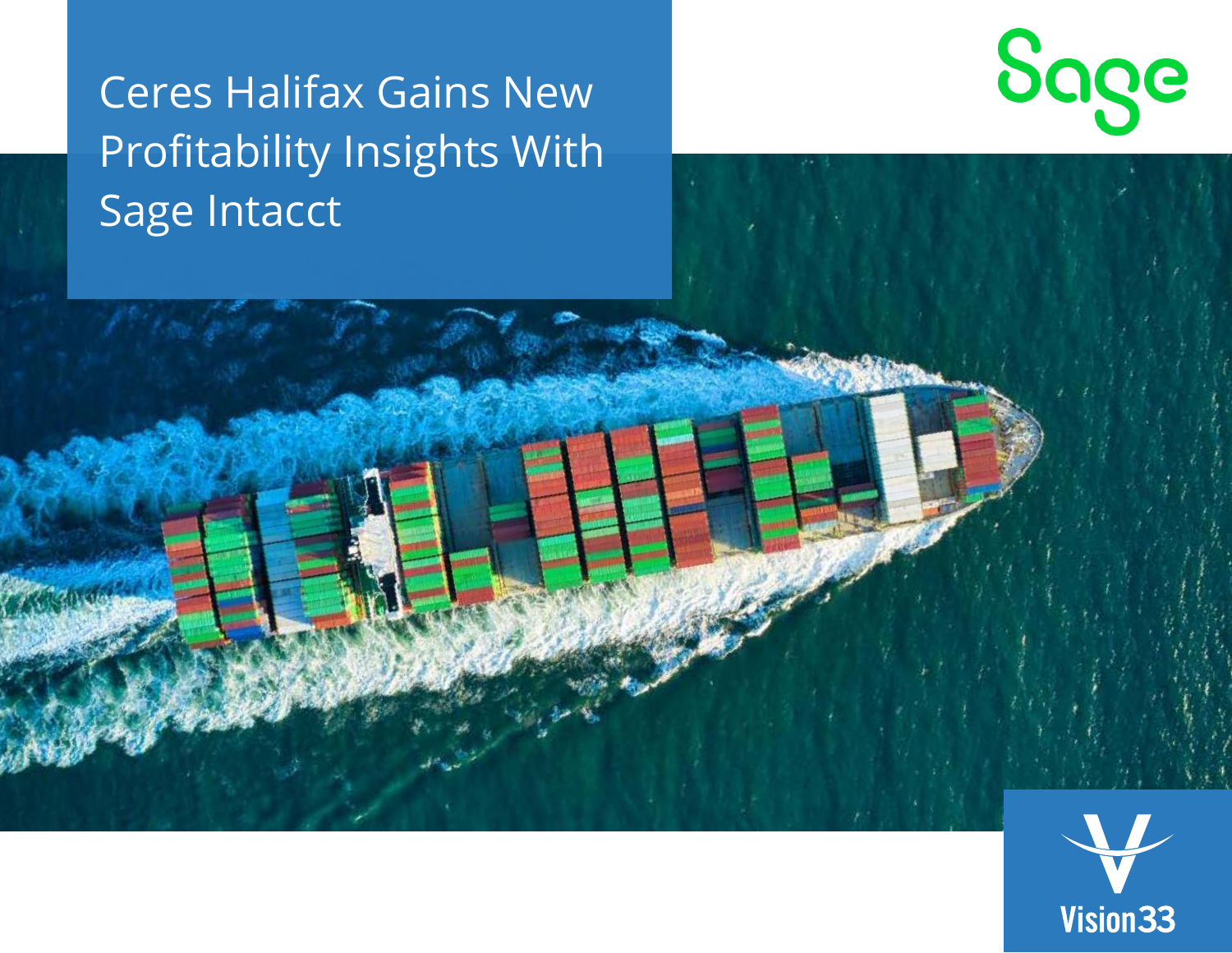Ceres Halifax operates in the shipping logistics industry, with approximately 25 corporate staff members providing services at the Port of Halifax's Fairview Cove Container Terminal in Nova Scotia, Canada. Depending on shipping schedules, an average of 150 more employees join the operational mix each week. Companies hire Ceres Halifax to transfer cargo from ships to their next transportation mode (e.g., truck, train, or air). Since partnering with Vision33 to implement Sage Intacct, the new system has enabled Ceres Halifax to gain deeper insights into profitability and to streamline financial processes for greater efficiency.

### **Ceres Halifax is located at**

Port of Halifax's Fairview Cove Container Terminal in Nova Scotia, Canada.

### **Visit them at [www.ceresglobal.com](https://www.ceresglobal.com/)**



RSK





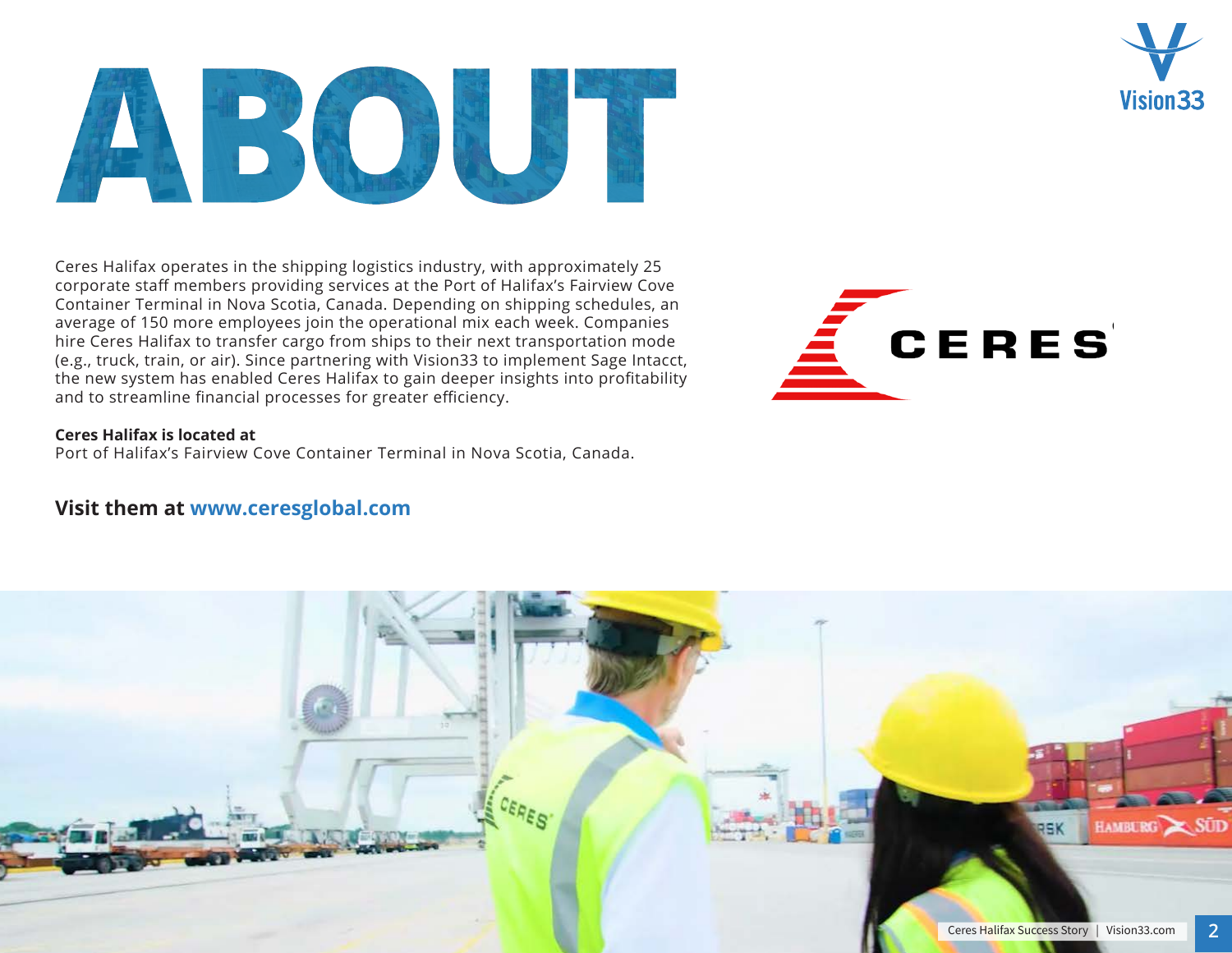



## **Replacing an Outdated Accounting System**

As an established company, Ceres Halifax had used the same accounting software for many years. The platform was outdated and cumbersome, causing daily frustration and adding extra steps to simple tasks. It had severely limited functionality and, instead of a menu or tool bar, users had to perform functions by entering codes. When James Morrison joined Ceres Halifax as controller in 2019, the company was ready to move to a new solution as soon as possible.

Once reports were generated, the information had to be imported into Excel and required manual work before critical business and financial reporting could be completed. JD Edwards didn't offer the visibility 1 needed to evaluate the profitability of different activities. It wasn't possible to get detailed information for executive decision-making, like breaking down reports by ship.

" *If you looked at my JD Edwards program and you didn't have the codes, there's no way you could run a report," says Morrison. "You couldn't click on reports, then financials, then income statement. It wasn't that simple. It was 10 to 15 steps just to print a very basic report."*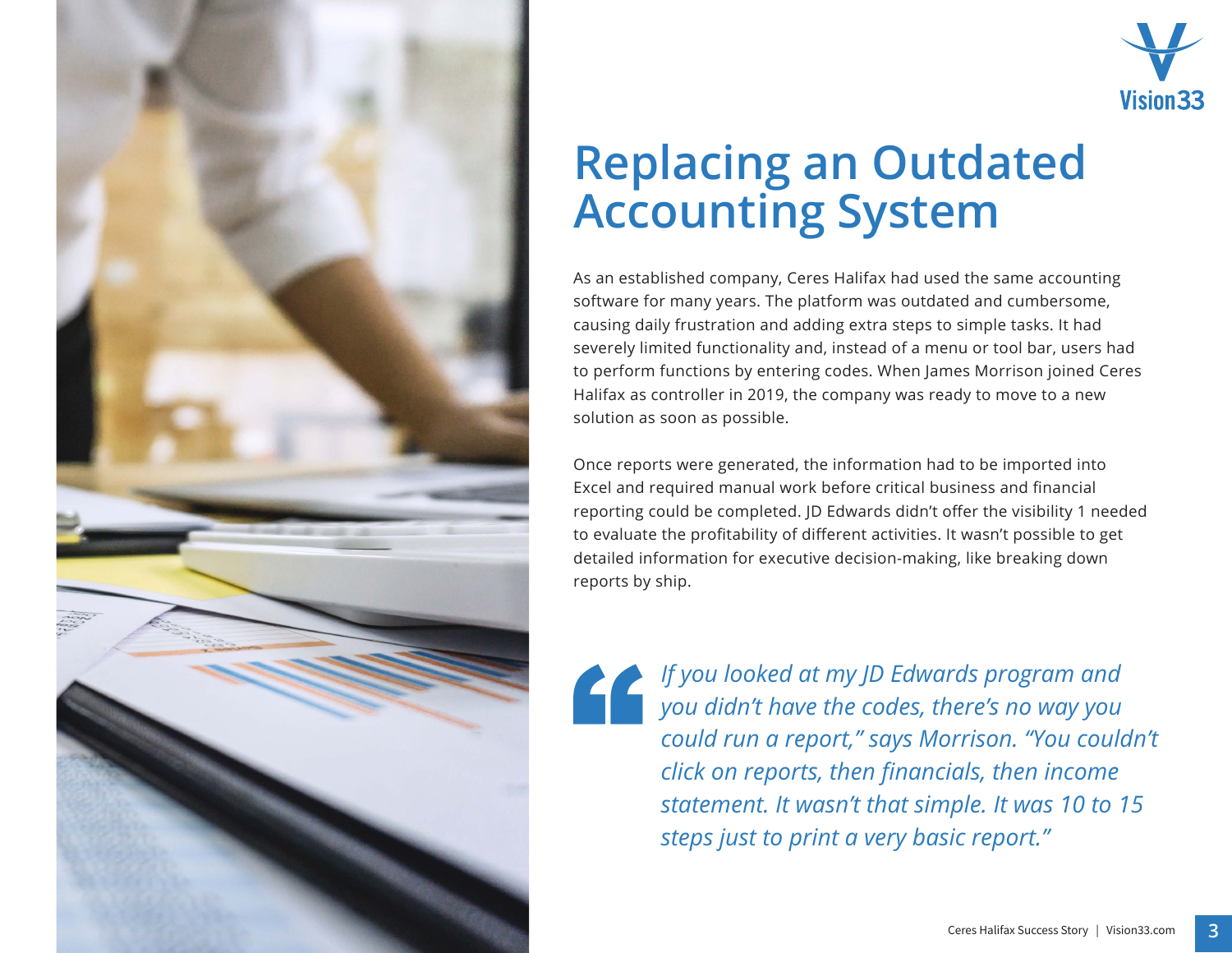

*Ceres Halifax partnered with Vision33 in early 2020 and identified Sage Intacct as the right solution for their business. With the license agreement for their outdated software expiring on June 1st, the project had a firm deadline. Originally the company planned to hire a temporary employee to coordinate the project on their end – but nobody could have anticipated a global pandemic. Despite the challenges this brought, Vision33 worked with Ceres Halifax to adapt the plan, provide extra support, and ensure the system go-live stayed on schedule for June 1st.* 

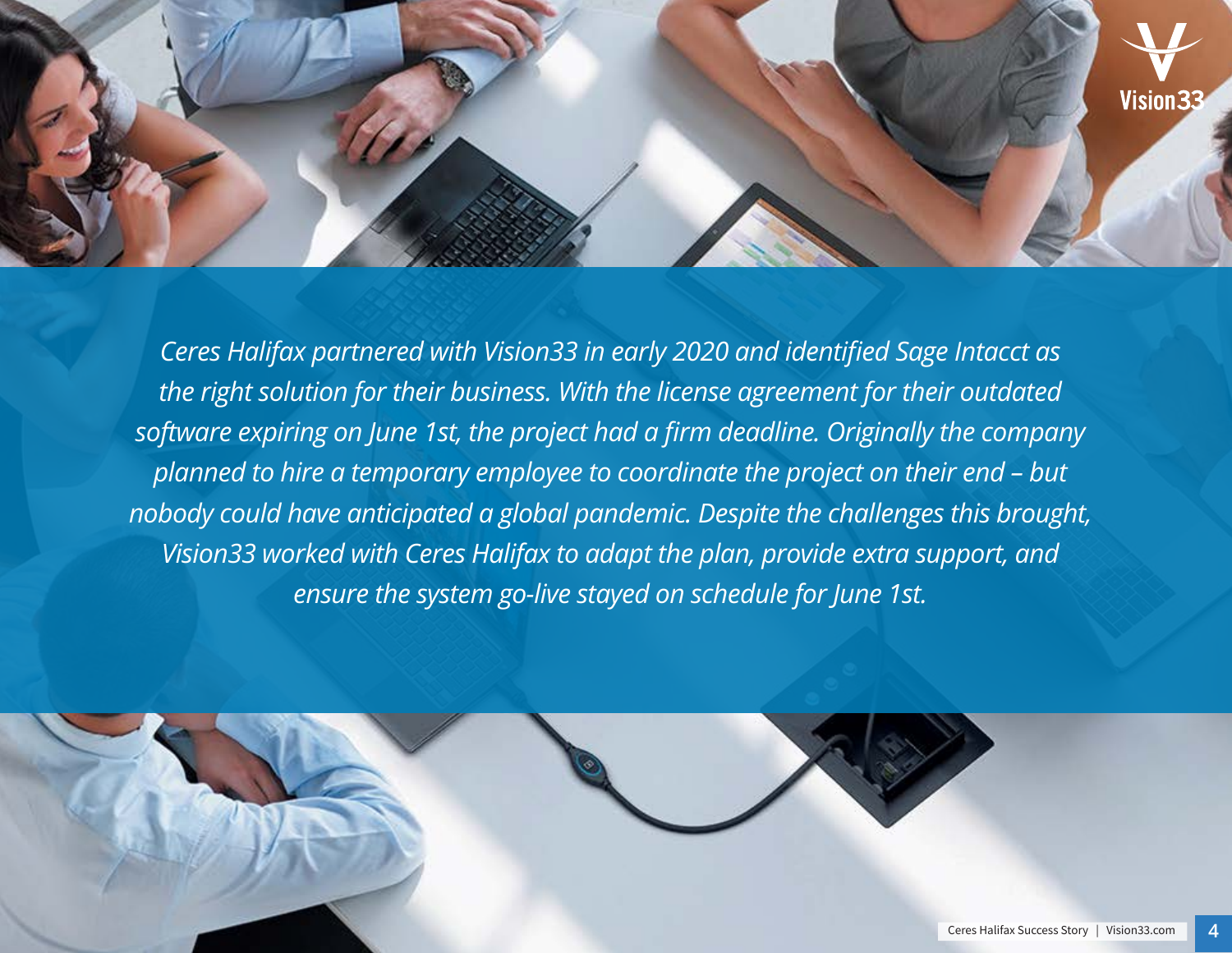Vision 33

[4]

*The ability to use dimensions was very appealing, I often get questions about performance on different services at monthly meetings, so I wanted to be able to process a basic P&L by ship. Now, with Sage Intacct, that functionality is there. It's been a good decision."* 

> *James Morrison, Ceres Controller*



## **Finding a Powerful Platform in Sage Intacct**

Though the old system clearly wasn't working, the company didn't initially have a replacement in mind. Morrison was familiar with Sage solutions and several other software options, but felt that Sage would provide the best experience. After being referred to Vision33 by Sage Canada, Morrison was able to talk through the Sage family of products and discovered Sage Intacct. Ceres Halifax decided Intacct was the powerful platform they'd been looking for.

One key advantage to Sage Intacct is the ability to use dimensions, which adds unparalleled functionality to your financial management and lets you give your business data context. Custom dimensions are available for any transaction and easily altered without having a complex domino effect on your chart of accounts. Custom dimensions are also integrated into Sage Intacct's easy-to-use financial report writer so you can always view performance from any new angle you need.

"The ability to use dimensions was very appealing," remarks Morrison. "I often get questions about performance on different services at monthly meetings, so I wanted to be able to process a basic P&L by ship. Now, with Sage Intacct, that functionality is there. It's been a good decision."

Instead of a cumbersome, outdated system, Ceres Halifax now has a fresh, modern financial manage-ment platform with an intuitive user interface and deep core functionality. Day-to-day accounting tasks are much easier, reporting is greatly improved, and users can access the system from anywhere. Sage Intacct's flexibility adapts to the way Ceres Halifax does business while also offering the scalability to grow with them.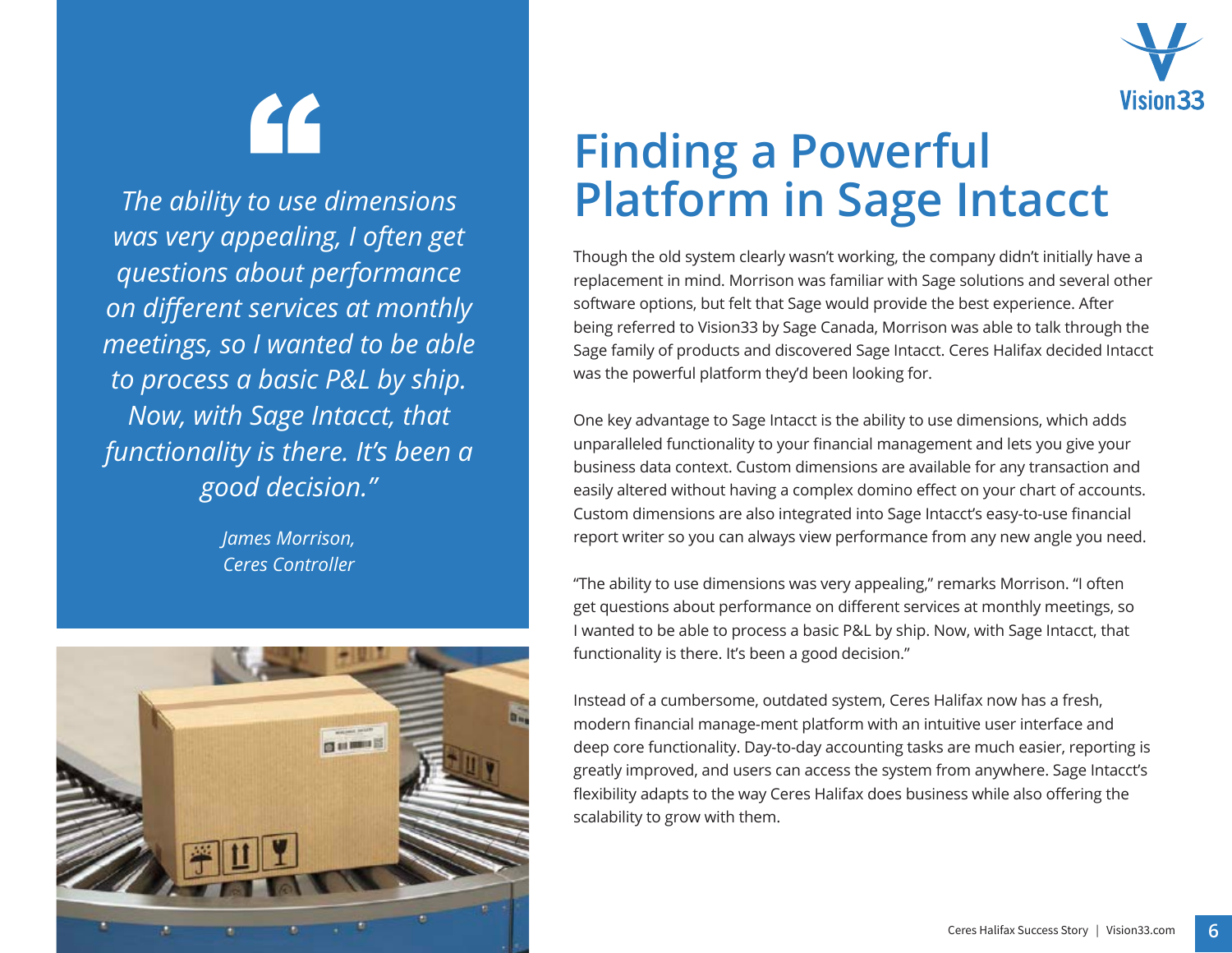## **Partnering with Vision33 for a Smooth Project**

Choosing the right partner is as important as choosing the right software solution. Because of Ceres Halifax's small accounting team and short project timeframe, finding a truly experienced partner was critical.

Despite an obstacle as unexpected and significant as the COVID-19 pandemic, Ceres Halifax would have gone ahead with the project in 2020 regardless – they just would have hired sooner for a temporary project employee. These challenges clarified the value of having a partner with Vision33's experience and project management abilities.

"Vision33's team has been phenomenal," Morrison remarks. "They were very patient and walked me through everything. It went even smoother than I anticipated." A busy controller, Morrison now has what he needs to support Ceres Halifax's growth and shift focus to more strategic initiatives – rather than spending so much time running reports every day.

# **"**

*Vision33's extensive experience was my number one attraction, I didn't have any reservations about Vision33's team taking us through this transition. I had a tight deadline and they assured me that it could be done."*

> *Janis Swantee, Accounting Operations Manager*